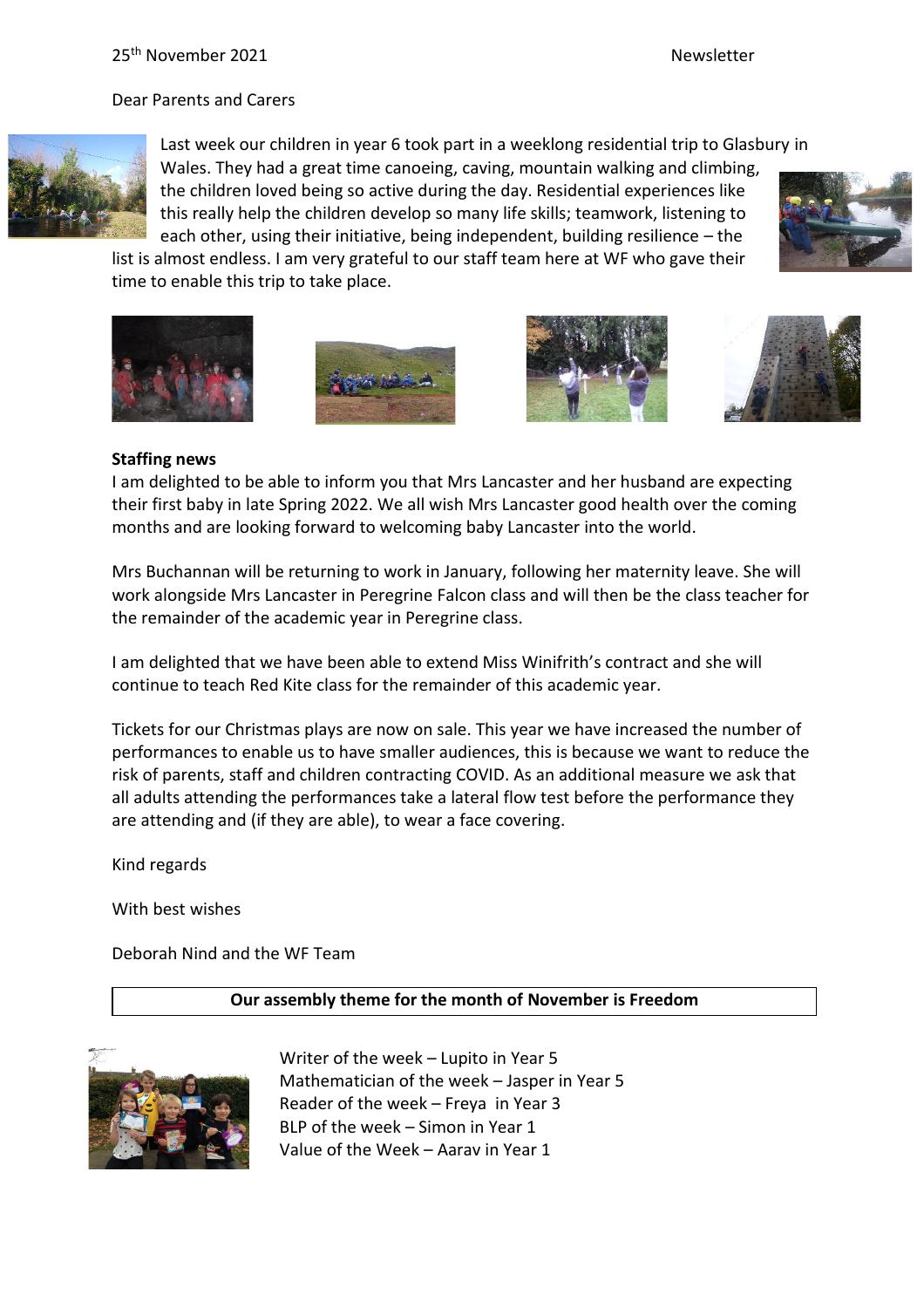## **Celebration of achievements**

This week Eva & Theo in Year 5 and Charlotte in Year 6 have been awarded their Bronze merit arrows. Well done to them for successfully completing a range of activities to a high standard to be awarded their arrow badge.

Congratulations to the following children who have reached their 100 nights of reading at home: Senay in Kingfishers.

Congratulations to the following children who have reached their 75 nights of reading at home: Elliott in Kingfishers. Emeran, Esme, Eva, Alfie & Joshua in Swallows. Georgia in Owls. Alissa, Poppy & Ethan R in Red Kites. Susan, Seb, Nell, Peter, Becka & Maisie in Peregrine Falcons. Charlotte in Sky Larks.

Congratulations to the following children who have reached their 50 nights of reading at home: Anna, Violet & Nathaniel in Nightingales. Dylan & Kelsey in Red Kites. Yasmin in Peregrine Falcons.

### **Attendance**

School starts at 8:45am, can you please make sure your child is in class by 8:45am. **EVERY SCHOOL DAY COUNTS!**

There are only 190 statutory school days in one year and 175 days (weekends and school holidays) available to use for holidays. Parents should avoid taking their children out of school during term time in order to go on holiday.

| <b>Class</b>      | Attendance for 15.11.21 - 19.11.21 |
|-------------------|------------------------------------|
| Eagles            | 100%                               |
| Kestrel           | 93.96%                             |
| Kingfishers       | 98.33%                             |
| Nightingales      | 98.82%                             |
| Owls              | 94.67%                             |
| Peregrine Falcons | 99.17%                             |
| <b>Red Kites</b>  | 88.93%                             |
| Robins            | 94.74%                             |
| Sky Larks         | 96.15%                             |
| <b>Swallows</b>   | 99.17%                             |
| Wrens             | 93.71%                             |
| Total             | 96.08%                             |

#### Christmas Play Dates

| 07.12.2021 | Key Stage 1 Christmas Play at 10am                      |
|------------|---------------------------------------------------------|
| 07.12.2021 | Lower Key Stage 2 (Year 3 & 4) Christmas Play at 1.45pm |
| 08.12.2021 | Key Stage 1 Christmas Play at 10am                      |
| 08.12.2021 | Lower Key Stage 2 (Year 3 & 4) Christmas Play at 5.00pm |
| 09.12.2021 | Foundation Stage Christmas Play at 9.45am               |
| 09.12.2021 | Key Stage 1 Christmas Play at 2pm                       |
| 09.12.2021 | Lower Key Stage 2 (Year 3 & 4) Christmas Play at 5.00pm |

## **Christmas Play Tickets**

Christmas play tickets for the plays are available to purchase at the office now. Tickets are £2.50 each purely to cover the cost of hiring lights and play licences.

**Every child has an allocation of 2 tickets each, this year we reducing the numbers in the audience but have increased the number of performances, so every parent will have the opportunity watch their child's play, this is due to Health & Safety guidelines and entrance is strictly ticket only.**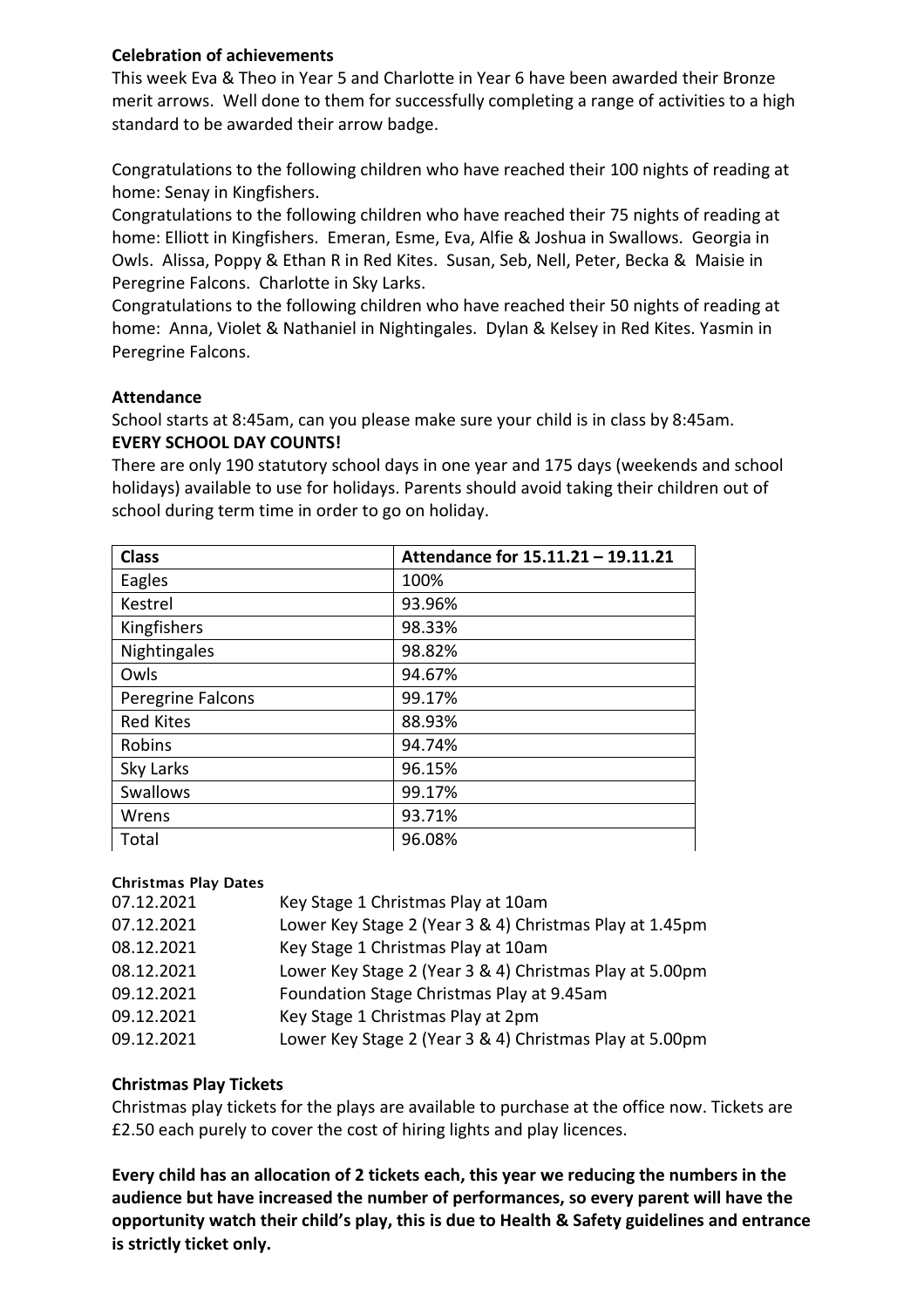# **Children's Christmas Shopping Day**

Each year we hold two non-uniform days on the Fridays leading up to Christmas to support this event.

## **1st Non-uniform Day: Friday 26th November (in exchange for a female gift) 2nd Non-uniform Day: Friday 3rd December (in exchange for a male gift)**

On each of these non-uniform days we ask for the children to bring in a gift suitable for a parent, carer, sibling, grandparent or anyone they decide they want to buy for. We have asked for it to be male and female gifts however chocolates, biscuits, sweets are ideal! Other ideas include items such as toiletries, socks, mugs, gloves, games...anything you would like to receive. (no alcoholic gifts please!) These are to be brought into their classrooms and will then be checked, sorted and stored until the shopping event. Please can we ask that these are new, unopened and in date where applicable.

## **Shopping Day: Tuesday 14th December**

On the actual shopping day, we ask for your child to bring in £2 and to hand to their teacher, please put it in an envelope with their name on if possible, to avoid cash handling. This allows them to buy 2 gifts for whoever they choose. They will choose their gifts from a class selection and they will then wrap and label their gifts to come home with them. We hope this answers some questions but if not please email williamfletcherschoolpta@gmail.com The children thoroughly enjoy choosing the gifts themselves, the wrapping and the surprise for the recipients.

## **Key dates:**

**Friday 26th November** - non-uniform day in exchange for female gift **Friday 3rd December** - non-uniform day in exchange for a male gift **Tuesday 14th December** - Christmas Shopping Day **Wednesday 15th December** - Class Christmas Parties **Thursday 16th December** - Christmas School Lunch **Friday 17th December** - Carol Service for Key Stage 1 & 2

## **Message from Eynsham Rotary Club**

Santa and his sleigh with elves will be at Yarnton village hall carpark on Tuesday  $7^{\rm th}$ December at 5pm till 7pm. music and lights.

# **Message from Trish Amesbury, Chair of Governors Regarding Parking**

Please could I remind parents and guardians not to park or pull up on the white lines or the zig zag lines around school. Could I also ask that the bottom of the nursing home lane is not used as a drop off point either. It should be remembered that the nursing home lane is a road, with traffic accessing at all times of day. As such, please make sure that when using the lane, you cross the lane and keep to the left hand side. These safety measures are in place to help ensure the safety of your children upon their arrival and departure from school.

## **Parenting Smart Website**

Please see link below for a new Parenting Smart website – it is a free online resource featuring practical advice and tried and tested tips for parents and carers of primary school age children.

[https://parentingsmart.place2be.org.uk/?utm\\_source=Sprint1&utm\\_medium=email&utm\\_c](https://parentingsmart.place2be.org.uk/?utm_source=Sprint1&utm_medium=email&utm_campaign=parenting-smart) [ampaign=parenting-smart](https://parentingsmart.place2be.org.uk/?utm_source=Sprint1&utm_medium=email&utm_campaign=parenting-smart)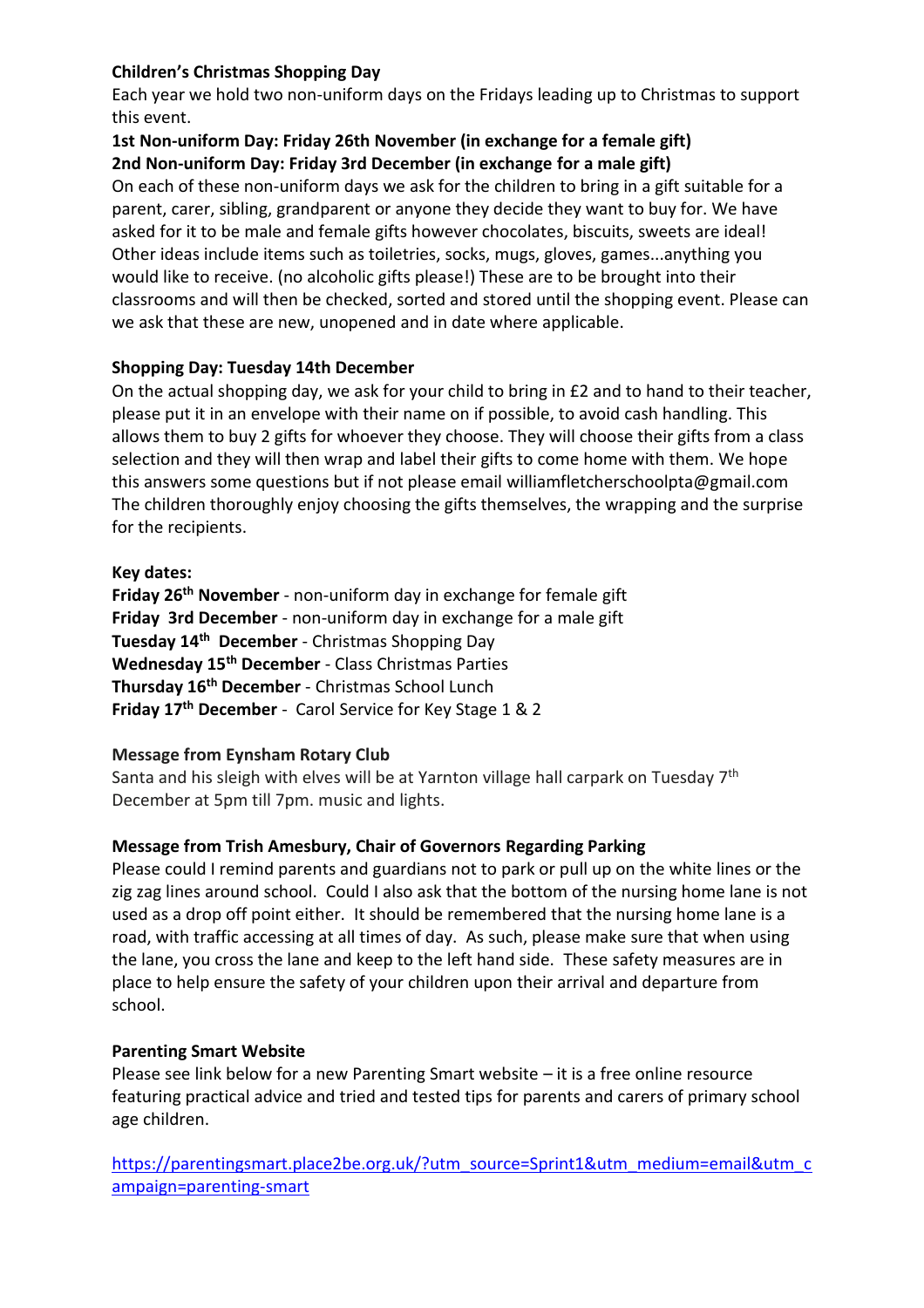## **Free Mental Health Awareness course for Parents & Carers**

In partnership with the Mental Wealth Academy, Oxfordshire Youth is delivering online Mental Health Awareness Training for Parents and Carers of young people. The training happens monthly and it's FREE for Oxfordshire residents\*. The session primarily considers the mental health of adolescents and young adults, aiming to help parents and carers to:

- Identify emotional distress
- Know where, and how, to signpost children and young people if you, or they, have a concern

• Learn practical strategies to help with listening to, and supporting, children and young people

• Develop your understanding of the wide range of factors and variables that can impact on children and young people's mental health

• Feel more confident and less fearful having 'the conversation' with your child or young person

The session lasts 1.5 hours and includes presentations and group work, providing the opportunity to speak with other parents and carers about young people's mental health. Since the launch of the training, Oxfordshire Youth has received extremely positive feedback by the attendees. The evaluation forms that Oxfordshire Youth asks attendees to complete, show that parents and carers have improved their confidence, knowledge and understanding around young people's mental health. 100 % of the attendees would recommend this training to others. For further information, booking or to check the dates of these sessions, please click on the link below:

## https://www.eventbrite.co.uk/ o/oxfordshire-youth-12478648335

\*In order to receive tickets for free, Oxfordshire residents need to use the first part of their postcode as the promo code (e.g: OX4) when purchasing the tickets online

| <b>Forthcoming Dates</b><br>November 2021    |                                                                  |  |
|----------------------------------------------|------------------------------------------------------------------|--|
| 26.11.2021                                   | Non Uniform Day in exchange for a female gift (for the Christmas |  |
| Shopping Event)                              |                                                                  |  |
| December 2021                                |                                                                  |  |
| 03.12.2021                                   | Non Uniform Day in exchange for a male gift (for the Christmas   |  |
| Shopping Event)                              |                                                                  |  |
| 07.12.2021                                   | Key Stage 1 Christmas Play at 10am                               |  |
| 07.12.2021                                   | Lower Key Stage 2 (Year 3 & 4) Christmas Play at 1.45pm          |  |
| 08.12.2021                                   | Key Stage 1 Christmas Play at 10am                               |  |
| 08.12.2021                                   | Lower Key Stage 2 (Year 3 & 4) Christmas Play at 5.00pm          |  |
| 09.12.2021                                   | Foundation Stage Christmas Play at 9.45am                        |  |
| 09.12.2021                                   | Key Stage 1 Christmas Play at 2pm                                |  |
| 09.12.2021                                   | Lower Key Stage 2 (Year 3 & 4) Christmas Play at 5.00pm          |  |
| Year 5 & 6 are doing a summer play in term 6 |                                                                  |  |
| 10.12.2021                                   | Learning cards go home                                           |  |
| 13.12.2021                                   | Learning cards returned to school                                |  |
| 14.12.2021                                   | Christmas Shopping Day                                           |  |
| 15.12.2021                                   | <b>Class Christmas Parties</b>                                   |  |
| 16.12.2021                                   | Christmas School Lunch                                           |  |
| 17.12.2021                                   | Carol Service for Key Stage 1 & 2                                |  |
| 17.12.2021                                   | Term 2 ends                                                      |  |

#### **William Fletcher School Term Dates 2021/2022**